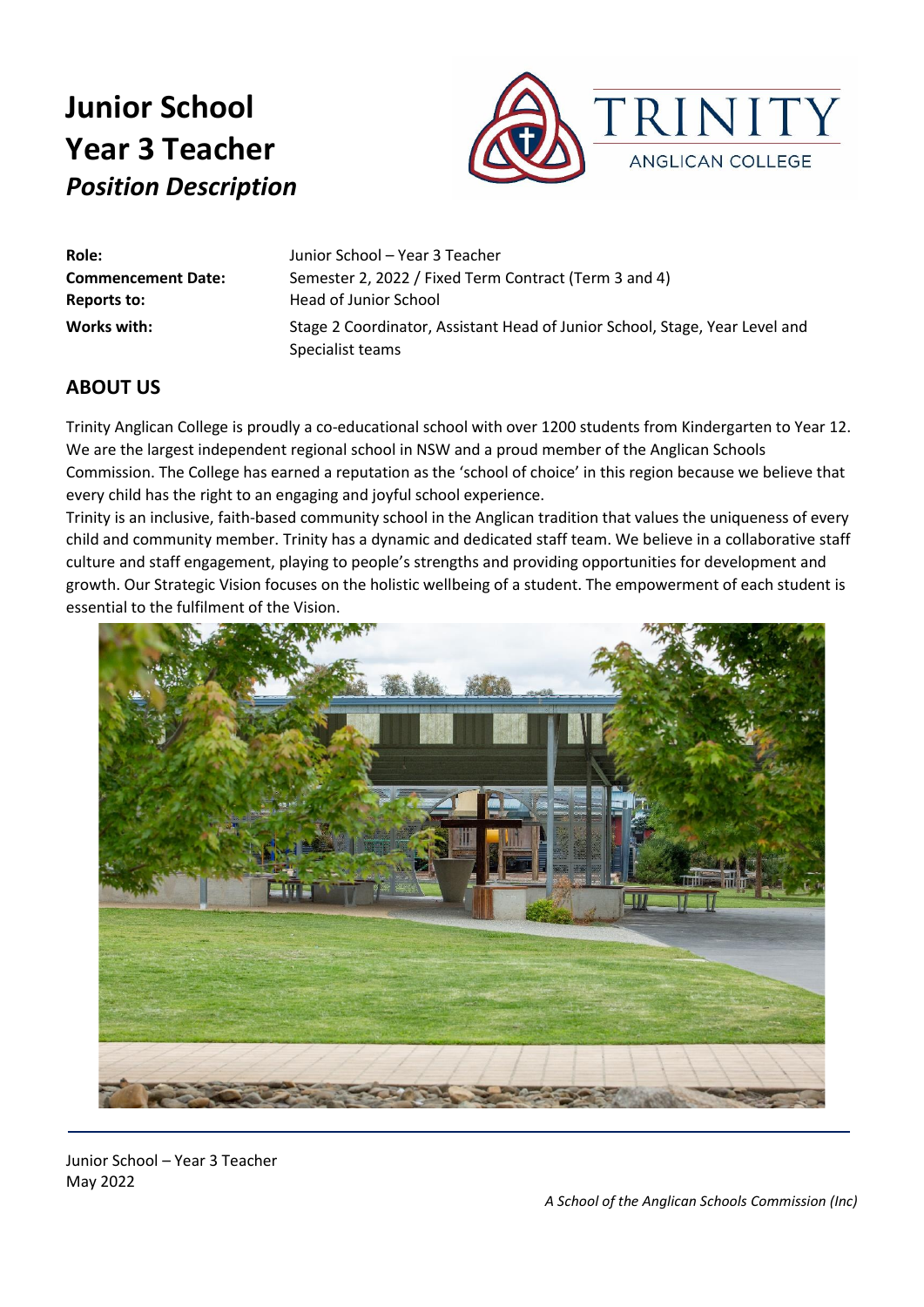

## **THE ROLE**

Teachers are responsible for providing quality content and continuity of learning experiences for students; the delivery of best quality programs, teaching and learning activities and the achievement of student outcomes for all students within the subject area.

The role of classroom teacher at Trinity Anglican College is a highly valued and rewarding position. Teachers in Year 3 will work on growing the holistic well-being and academic progression of our greatest asset, our students.

All Trinity staff are expected to connect with our students through actively fostered relationships. We expect our staff to be inclusive at all times and have an understanding and respect for the uniqueness of all individuals involved in our community and the educational journey they are on.

The role of Year 3 classroom teacher will see you deliver academic programs across all NESA Key Learning Areas, with a focus on building upon the foundational skills developed in Kindergarten to Year 2. We encourage our staff to contribute to the on-going development of our programs through the lens of a commitment to high standards, constant reflective practices, professional dialogue and relationships with colleagues and constant review of research around best-practice pedagogies and resources.

Year 3 teachers will work closely as a year level team, however, also form part of the Stage 2 Team. This team collaborates with colleagues across Year 3 and 4 as well as our specialist teachers for PDHPE, Visual Art, Music, STEM and RAVE.

### **REQUIREMENTS**

- A commitment to the Anglican ethos of the College
- Demonstrates a passion and commitment to the vision and mission of Trinity Anglican College a member school of the Anglican Schools Commission
- Bachelor of Education or equivalent
- Current NESA Accreditation
- Current Working with Children Check
- Comply with all Child Protection Legislation
- Comply with the College Code of Conduct
- Positively promoting the College, both within the School and in the wider community
- Maintaining confidentiality about students, staff and College business
- Responding promptly to parent or student concerns
- Supporting the College co-curricular activities, House competitions and cultural programs, as appropriate
- Participating in co-curricular activities including camps, excursions and retreats as required
- Fulfilling all duties as determined by the Principal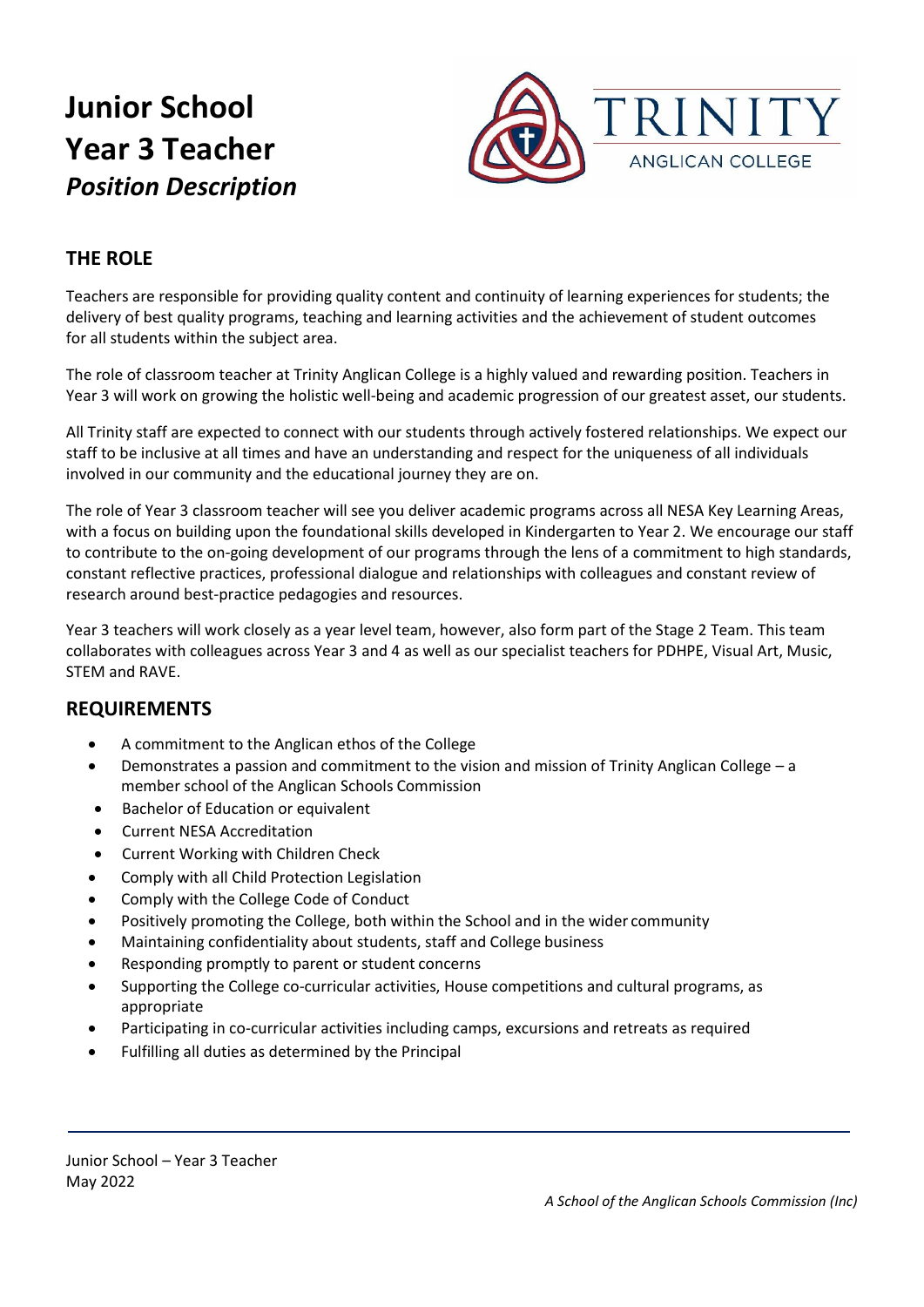

## **RESPONSIBILITIES AND DUTIES**

#### **Teaching and Learning**

- Deliver curriculum in alignment with research-based teaching practices
- Differentiate pedagogy and programs to meet individual students' needs
- Contribute to the design and maintenance of rigorous and stimulating teaching programs and assessment tasks for each Key Learning Area
- Administer assessment tasks, analyse and manage data in accordance with the College Assessment and Reporting Schedule
- Effectively give constructive feedback to direct and promote student learning
- Report against NESA outcomes to reflect student levels of achievement
- Ensure all deadlines set for programming, assessment, data collection and reporting are met
- Respond to parent enquiries regarding curriculum and student matters as per usual communication process
- Liaise with Stage 2 Coordinator regarding classroom management and student pastoral care needs
- Be punctual and diligent in classroom, playground and other duties
- Model exemplary conduct reflective of the values and ethos of the College
- Lead and support students' well-being needs as the role of classroom teacher
- Positively promote the College, both within the College and in the wider community
- Attendance at staff meetings, professional learning sessions, Chapel services, assemblies, performance, sporting and other College events, when required and as directed by the Head of Junior School or College Principal
- Involvement in College activities and relevant functions
- Understanding and demonstrated commitment to the Christian philosophy and values ethos of the College and Anglican School Commission

#### **Student Wellbeing**

- Actively foster and develop positive, professional relationships with students and their families
- Support and the development of our students' wellbeing
- Liaise with Stage 2 Coordinators regarding issues if a students' learning and wellbeing is being impacted
- Be inclusive and respectful to all students who are involved with the College and College community
- Liaise with the College Care Team where required
- Maintain a duty of care for students and adhere to all professional requirements regarding Child Safe practices
- Maintain accurate student records on SEQTA
- Deliver professional and caring communications with parents and guardians to ensure transparent and honest relationships are maintained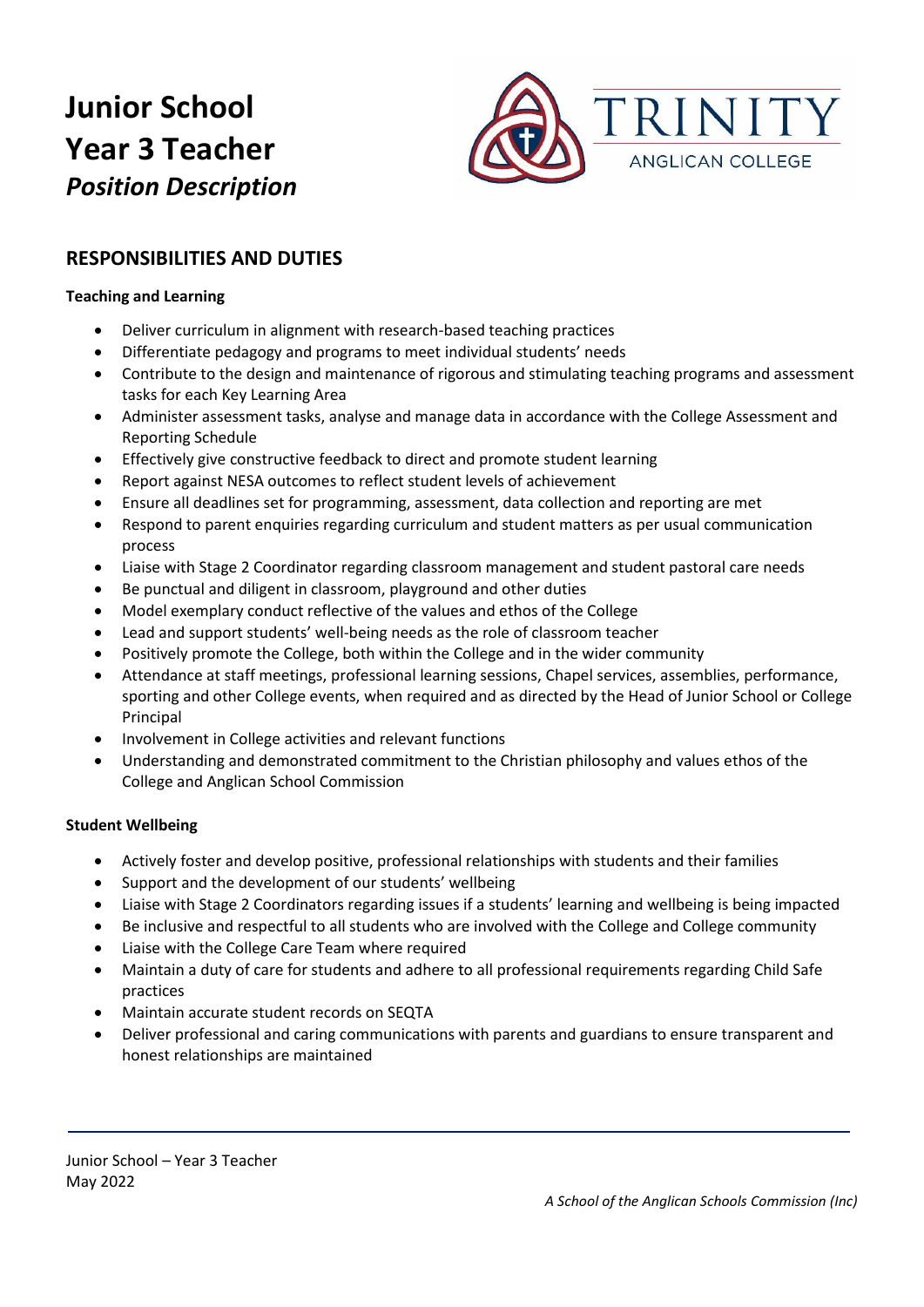

#### **Staff Development and Professional Conduct**

- Attend and actively participate in all allocated Professional Learning (PL) sessions
- Share knowledge and resources, develop skills, and ensure best practice principles are applied across the year level and beyond into the whole staff as needed
- Staff maintain a high level of professionalism, including:
- Professional dress and grooming in all College teaching and learning situations, at all College events and during Professional Development sessions
- Communicating with all College stakeholders verbally or via electronic means
- Maintain confidentiality about students, staff, and College business



Junior School – Year 3 Teacher May 2022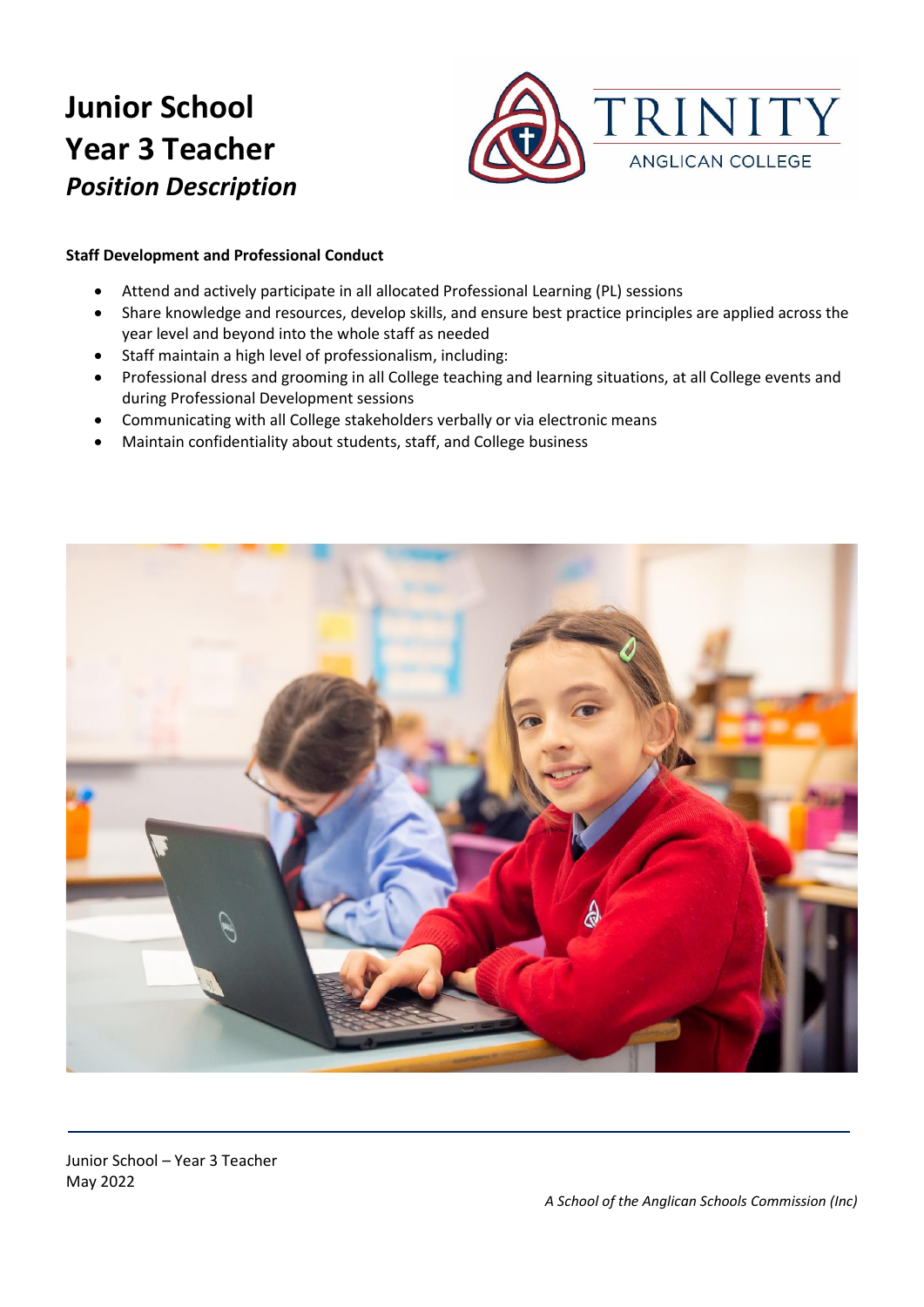

#### **Collaboration and Teamwork**

- Work collaboratively in various teams across the College e.g. Year Level and Stage
- Foster and develop belonging cues with colleagues
- Communicate professionally, effectively, and respectfully in teams to ensure consistency and high standards are maintained
- Actively contribute to planning and programming
- Effectively work and communicate with appropriate line managers

#### **Co-Curricular**

- Be involved in co-curricular activities that provide students with further opportunities to challenge their personal expectations
- Attend day or overnight camps/trips and excursions as determined by the Head of Junior School

#### **Other Tasks**

• Other tasks may be required from time to time as directed by the Principal or Head of Junior School